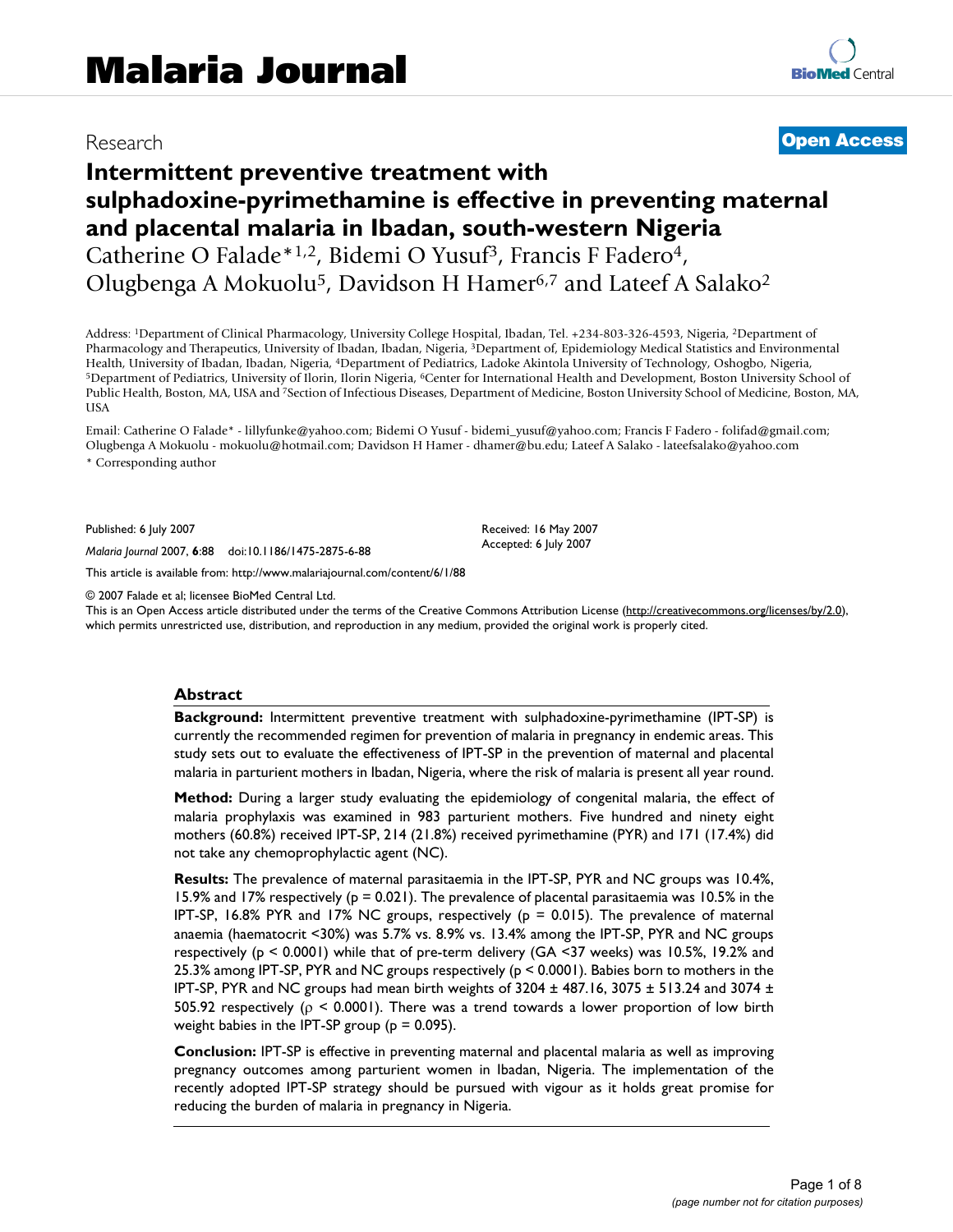## **Background**

The pregnant woman runs a higher risk of contacting malaria than her non-pregnant counterpart [1-4]. An estimated 25 million pregnancies are believed to occur annually in malarious areas of sub-Saharan Africa [5]. The transient depression of immunity to allow for development of the allograft (foetus) is one of the reasons adduced for the increased susceptibility of the pregnant woman to malaria. Although malaria in pregnancy is often asymptomatic, in the semi-immune woman, it nevertheless is the cause of unfavorable pregnancy outcomes both in the mother and in her baby [1,2,5-7]. The outcomes of the invasion of the placenta by parasites, inflammatory cells and cytokines include: abortion, premature labour, small-for-date babies and foetal/maternal death in some instances. These unfavorable pregnancy outcomes are associated with sequestration of malaria parasites in the placental intervillous spaces attached to chondroitin-sulphate-A [8,9]. Pro-inflammatory cells and cytokines also invade the placental bed. The net result is impairment of foetal blood and nutrient supply, which in turn predisposes to low birth weight (LBW). LBW, as occurs in small-for-date babies or babies born prematurely, is the greatest risk factor for neonatal mortality and a major contributor to infant mortality [9].

To prevent the adverse effects of malaria in pregnancy, antimalarial chemoprophylaxis is generally recommended. For a long time, prophylaxis with weekly pyrimethamine or chloroquine was widely adopted in many African countries [10]. Poor compliance and emergence of drug resistant strains of *Plasmodium falciparum* have, however, compromised the efficacy of these regimens [11,12]. Intermittent preventive treatment (IPT) with sulphadoxine-pyrimethamine (SP) after the first trimester has been found to be effective in reducing maternal anaemia, placental malaria and the incidence of LBW in studies in eastern and southern Africa [13-17]. This strategy involves giving a curative treatment dose of an effective antimalarial drug at predefined intervals during pregnancy. SP has been shown to be the most effective single dose antimalarial drug for prevention of malaria during pregnancy in areas where the strain of plasmodium remains sensitive to it [14,15]. Studies in Kenya, Mozambique and Malawi have shown that administration of at least two therapeutic doses of SP during the second and third trimesters of the pregnancy at an interval of 1 month apart is most effective in HIV-negative women [13,14,16,17]. Intermittent preventive therapy with SP (IPT-SP) is attractive because its single dose therapy lends itself for supervised administration in the antenatal clinic thus ensuring compliance.

Despite the well documented lack of efficacy of pyrimethamine for malaria chemoprophylaxis, many practitioners have continued to use this approach for pregnant women in Nigeria. This article reports the effectiveness of IPT-SP in the prevention of maternal and placental malaria in an urban hospital in Ibadan, Nigeria during a pilot study of the IPT-SP strategy.

## **Patients and Methods**

#### *Study site and ethical issues*

The study was conducted at the St Mary's Catholic Hospital Eleta Ibadan between May 2003 and October 2004. St Mary's Hospital is a secondary health care facility run by the Catholic mission. It is located in the heart of the ancient city of Ibadan. However, St Mary's Hospital attracts patients of various socio-demographic classes from the entire city as a result of the high quality of service it has provided over decades at reasonable cost. Ibadan is located in the rain forest belt in south-western Nigeria. Malaria transmission is intense year round with a peak during the rainy season months of May to October and a nadir during the dry season months of November to April. In a recently conducted national efficacy study, day 14 efficacy of SP in Ibadan in acute uncomplicated malaria was 85% [18] among children aged 6 months to five years. The seroprevalence of HIV in the study area at the time of the study in adults (male and female) was 2% [19]. The University of Ibadan/University College Hospital Institutional Review Committee and the Boston University Institutional Review Board (collaborating institution) provided ethical approval for the study. Written informed consent was obtained from each study participant or her legal guardian (mother or husband) for those mothers less than 18 years of age.

### *Study subjects, enrollment and laboratory procedures*

Women who participated in a larger prospective observational study evaluating the epidemiology of congenital malaria in Ibadan, Nigeria were enrolled into the study [20]. Only patients who had resided in the catchment area for over two years, delivered live infants in the study hospital and provided signed informed consent were enrolled into the study. Enrolment was limited to 52 – 60 consecutive mother-baby pairs per month during the study period to cover both high and low transmission seasons. Booking clinics in St Mary's Hospital are held on Tuesdays and Thursdays while antenatal clinics are held on Mondays, Wednesdays and Fridays. At the beginning of the study, the standard operating procedure for malaria chemoprophylaxis was weekly pyrimethamine which was provided pre-packed for women to take at home every Sunday. Folic acid and iron supplements were also provided for pregnant women. The importance of malaria chemoprophylaxis and the use of haematinics (5 mg of folic acid daily and 200 mg ferrous sulphate thrice daily) is painstakingly explained to patients during health talks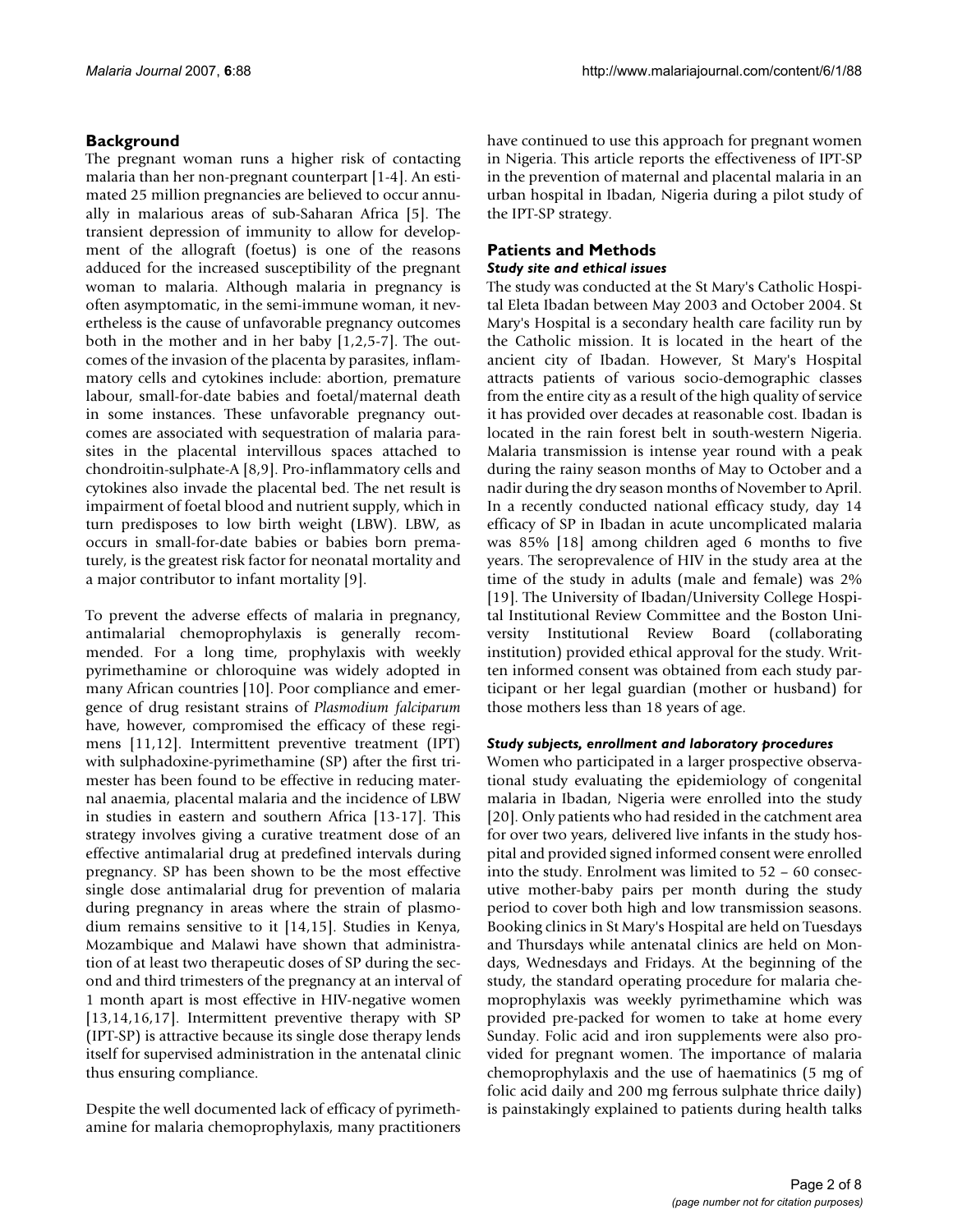at the beginning of each booking and subsequent antenatal clinic visit.

Six months after commencement of the study, a pilot study on IPT-SP was introduced in some states in Nigeria. St Mary's Hospital was one of the hospitals selected for the IPT-SP pilot study in Oyo state. While other centers gave SP free to pregnant women, the study site gave IPT-SP at a cost of 50 (\$0.35) per dose for sustainability. Three tablets of SP containing 500 mg sulphadoxine and 25 mg pyrimethamine per tablet (Melarich™, Medreich PLC England) were administered under supervision of midwives at the antenatal clinic and recorded in the patients' antenatal case notes. The use of IPT-SP was confirmed from the antenatal notes. Records were subsequently signed by the midwife responsible for its administration. Enquiries about untoward effects were made during the next clinic visit and were recorded. An investigator assisted questionnaire was administered to enrolled mothers at delivery to collect information on socio-demographic factors, malaria chemoprophylaxis, and occurrence of fever and malaria symptoms as well as anti-malaria drug use within two weeks of delivery. Details of other clinical and laboratory enrollment procedures are described in the report of the epidemiology of congenital malaria in Nigeria [20].

Babies born before 37 weeks of gestation were considered pre-term while those born from 37 weeks of gestation and above were considered term. Babies were weighed to the nearest gram using an electronic weighing scale. For the purpose of this study LBW was defined as neonatal birth weight less than 2,500 g while a haematocrit reading of <30% was considered as anaemia.

#### *Chemoprophylactic drug use*

For the purposes of this study, all patients were categorized into three groups based on type of chemoprophylactic agent used. Patients in group 1 received IPT-SP, group 2 received pyrimethamine while those who took no chemoprophylactic agent were in group 3. Adequacy of IPT-SP use was defined as the use of at least two therapeutic doses of SP at least one month apart during the 2nd and 3rd trimester of pregnancy, where second trimester is defined as 14 to less than 28 weeks of gestation and 3rd trimester as 28 weeks and above. Adequacy of pyrimethamine was defined as the use of 25 mg pyrimethamine weekly two weeks after quickening until term while the adequacy of chloroquine was defined as the use of 300 mg (two tablets) chloroquine base weekly for the same time duration as pyrimethamine. To be considered adequately used, proguanil needed to be taken at a dose of 200 mg daily for the same duration as pyrimethamine and chloroquine.

#### *Data analysis*

Data collected were recorded into pre-coded case record forms. Thereafter, the data was double entered by two data entry clerks using EPI-INFO 6.04d (Centers for Disease Control and Prevention, Atlanta, GA, USA). Preliminary data analysis was done with EPI-INFO. Thereafter, the data were transferred to SPSS version 10 (SPSS Inc., Chicago, IL, USA) for analysis. Descriptive statistics such as means and standard deviations were used to summarize quantitative variables while categorical variables were summarized with proportions. Frequency tables and graphs were presented for relevant variables. The student t-test was used to compare two mean values while the one way analysis of variance (ANOVA) was used to compare mean values in more than two groups. The Chi-square test was used to investigate associations between two categorical variables and also to compare proportions. For significant associations, the odds ratio (OR) and 95% confidence intervals (CI) were computed. A p-value less than 0.05 was considered statistically significant.

### **Results**

Over an 18 month period (May 2003 to October 2004), 983 mother-baby pairs were enrolled. The mean maternal age was  $29.6 \pm 5.2$  years. The youngest mother was 17 yrs of age while the oldest was 48 yrs. Only 11 (1.1%) of the mothers were less than 20 yrs of age. The socio-demographic characteristics of mothers in the IPT-SP, pyrimethamine (PYR) and no chemoprophylactic (NC) groups were similar (Table 1).

#### *Pattern of anti-vector use*

The vast majority (956/983; 98.4%) of study participants admitted to using at least one form of anti-vector measure. Mosquito screens on windows were the most commonly used (77.9%) followed by insecticide sprays (69.1%), coils  $(25%)$ , herbs  $(6.6%)$ , untreated bed nets  $(6.6%)$  and mosquito repellants (0.5%). Insecticide treated bed nets (ITNs) were used by only 1.1% of pregnant women participating in the study.

#### *Pattern of antimalarial chemoprophylactic use*

Most (840/983; 85.5%) mothers admitted to using some form of antimalarial chemoprophylaxis. The remaining 143 (14.6%) did not use any malaria chemoprophylactic drug during the index pregnancy. More than half of the mothers (598/983; 60.8%) received IPT-SP while 21.8% (214/983) received pyrimethamine monotherapy. Other chemoprophylactic agents used by mothers enrolled into the study include chloroquine (23/983; 2.3%), herbs (4/ 983; 0.4%) and proguanil (1/983; 0.1%). Five hundred and five of 598 (84.4%) patients who received IPT-SP received at least two therapeutic doses as stipulated in the guideline while 94.4% (202/214) of those who took pyrimethamine claimed to have taken adequate doses. All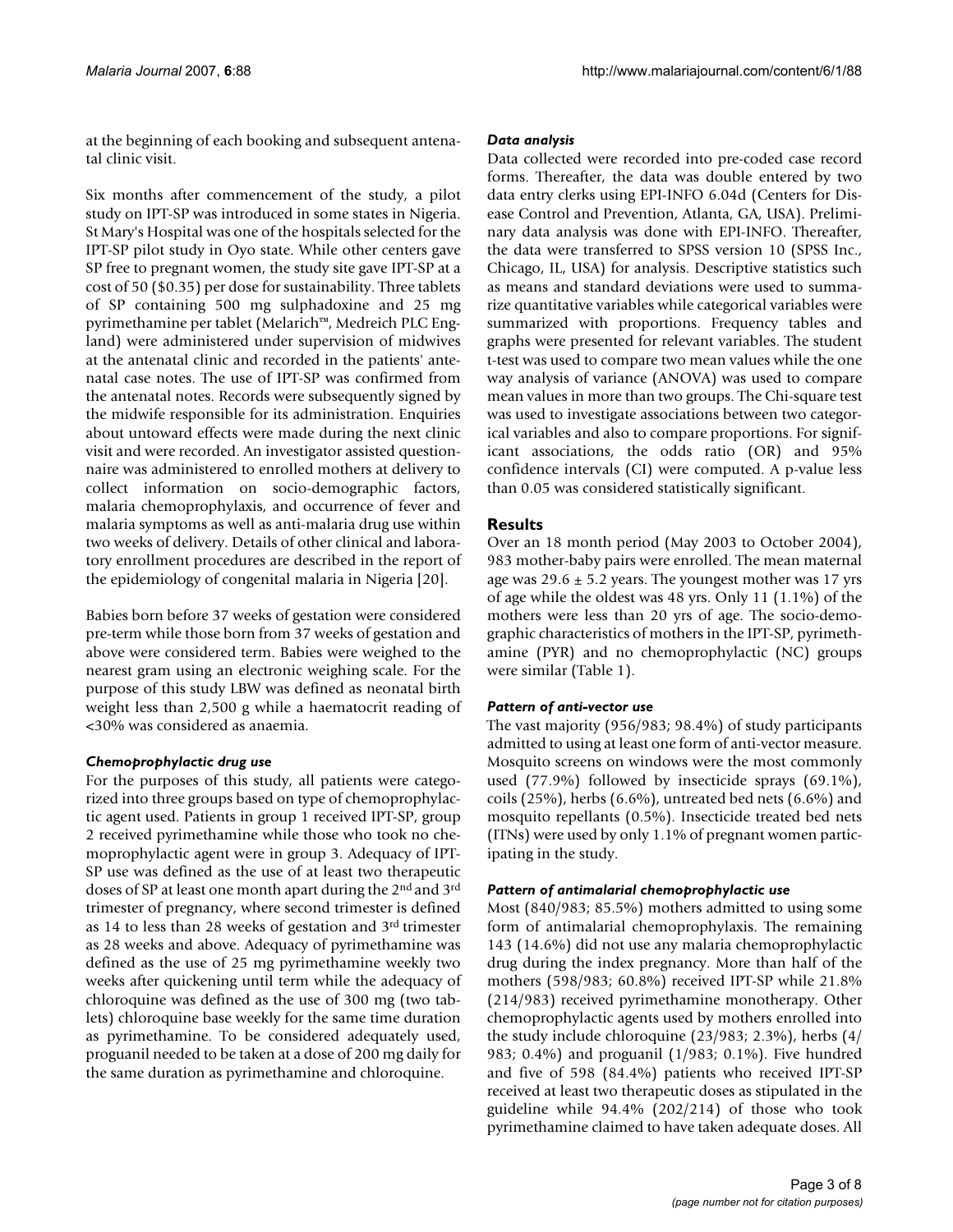| <b>Characteristics</b>                   |                |                | <b>IPT-SP Use (n = 589)</b> Pyrimethamine (n = 214) No chemo-prophylaxis (n = 171) p-value |       |
|------------------------------------------|----------------|----------------|--------------------------------------------------------------------------------------------|-------|
| Age (Years)                              |                |                |                                                                                            |       |
| Mean $\pm$ SD                            | $29.6 \pm 5.7$ | $29.4 \pm 4.9$ | $30.1 \pm 5.3$                                                                             | 0.408 |
| Range                                    | $17 - 44$      | $18 - 43$      | $17 - 42$                                                                                  |       |
| <b>Maternal Level of Education</b> n (%) |                |                |                                                                                            |       |
| None                                     | 13(2.2)        | 3(1.4)         | 4(2.3)                                                                                     |       |
| Primary/Qur'anic education               | 74 (12.4)      | 31(14.5)       | 26(15.2)                                                                                   |       |
| Secondary school                         | 359 (60.3)     | 122(57.0)      | 85 (49.7)                                                                                  | 0.307 |
| Post 2º School                           | 149(25.0)      | 58 (27.1)      | 56 (32.7)                                                                                  |       |
| <b>Total</b>                             | 595 (100)      | 214 (100)      | 171 (100)                                                                                  |       |
| <b>Fathers' Level of Education n (%)</b> |                |                |                                                                                            |       |
| None                                     | 9(1.5)         | 3(1.4)         | 4(2.5)                                                                                     |       |
| Primary/Qur'anic education               | 53 (9.0)       | 21(10.1)       | 19(11.7)                                                                                   |       |
| Secondary school                         | 315(53.5)      | 110(53.1)      | 70 (43.2)                                                                                  | 0.409 |
| Post secondary school                    | 212(36)        | 73 (35.3)      | 69 (42.6)                                                                                  |       |
| Total                                    | 589 (100)      | 207 (100)      | 162(100)                                                                                   |       |
| <b>Gravidity</b> n (%)                   |                |                |                                                                                            |       |
|                                          | 133(22.2)      | 49 (22.9)      | 48 (28.2)                                                                                  |       |
| 2                                        | 127(21.2)      | 50 (23.4)      | 35(20.6)                                                                                   | 0.516 |
| >2                                       | 338 (56.5)     | 115(53.7)      | 87(51.2)                                                                                   |       |
| <b>Baby's Sex</b> $n$ (%)                |                |                |                                                                                            |       |
| Male                                     | 310(51.8)      | 107(50)        | 99 (57.9)                                                                                  | 0.268 |

**Table 1: Characteristics of parturient women who used IPT-SP, pyrimethamine or no chemoprophylactic agents**

the patients who used chloroquine for chemoprophylaxis received grossly inadequate doses of chloroquine. The only patient who used proguanil took 100 mg daily for less than two weeks. All the patients who took chloroquine, herbal preparations and proguanil were considered as having taken no chemoprophylactic agent and were categorized into the NC group bringing the number in that group to 171 (17.4%).

#### *Malaria in the two weeks before delivery*

A history of febrile illness in the two weeks preceding delivery was obtained in 9.5% (56/592), 23.5% (50/213) and 20.4% (34/167) of the mothers who received IPT-SP, PYR and NC respectively ( $p < 0.0001$ ).

#### *Malaria parasitaemia*

At delivery, the prevalence of maternal parasitaemia was significantly lower in the IPT-SP group when compared to the PYR and NC groups (Table 2). Both maternal and placental malaria parasitaemia were also significantly more prevalent among women who used pyrimethamine when compared with those who received IPT-SP (Table 3). There was no significant difference between the PYR and NC groups. The differences in the prevalence of patent parasitaemia in cord blood and in the peripheral blood of neonates (obtained by heel stick) born to mothers in the IPT-SP, PYR and NC groups were not statistically significant.

#### *Maternal and neonatal haematocrit*

The mean haematocrit of parturient women who used IPT-SP was higher than for the PYR and NC groups ( $p =$ 0.006) (Table 2). The mean haematocrit among mothers in the IPT-SP and the NC groups was significantly different (p= 0.002, 95% CI: -2.13 – -0.49) whereas there was no difference between the mean haematocrit of IPT-SP mothers and PYR mothers ( $p = 0.81$ ). On the other hand, the prevalence of maternal anaemia was lower among IPT-SP users when compared to PYR and NC groups ( $\rho$  < 0.0001). Although there was no neonate with a haematocrit less than 30%, there was a statistically significant difference in the mean haematocrit of the three groups with the highest haematocrit in neonates whose mothers received IPT-SP ( $p = 0.041$ ).

#### *Birth weight and pre-term delivery*

The mean birth weight of babies born to mothers who received IPT-SP was significantly greater than those babies born to mothers in the PYR and NC groups ( $p < 0.0001$ ) (Table 2). When compared individually, babies born to mothers in IPT-SP group weighed significantly more than PYR and NC. The prevalence of LBW was found to be lowest among mothers who received IPT-SP when compared with mothers in the PYR and NC groups. However, these differences were not significant ( $p = 0.095$ ). Mothers who received IPT-SP were less likely to deliver pre-term babies than those who did not take IPT-SP (Tables 2 and 3). Pre-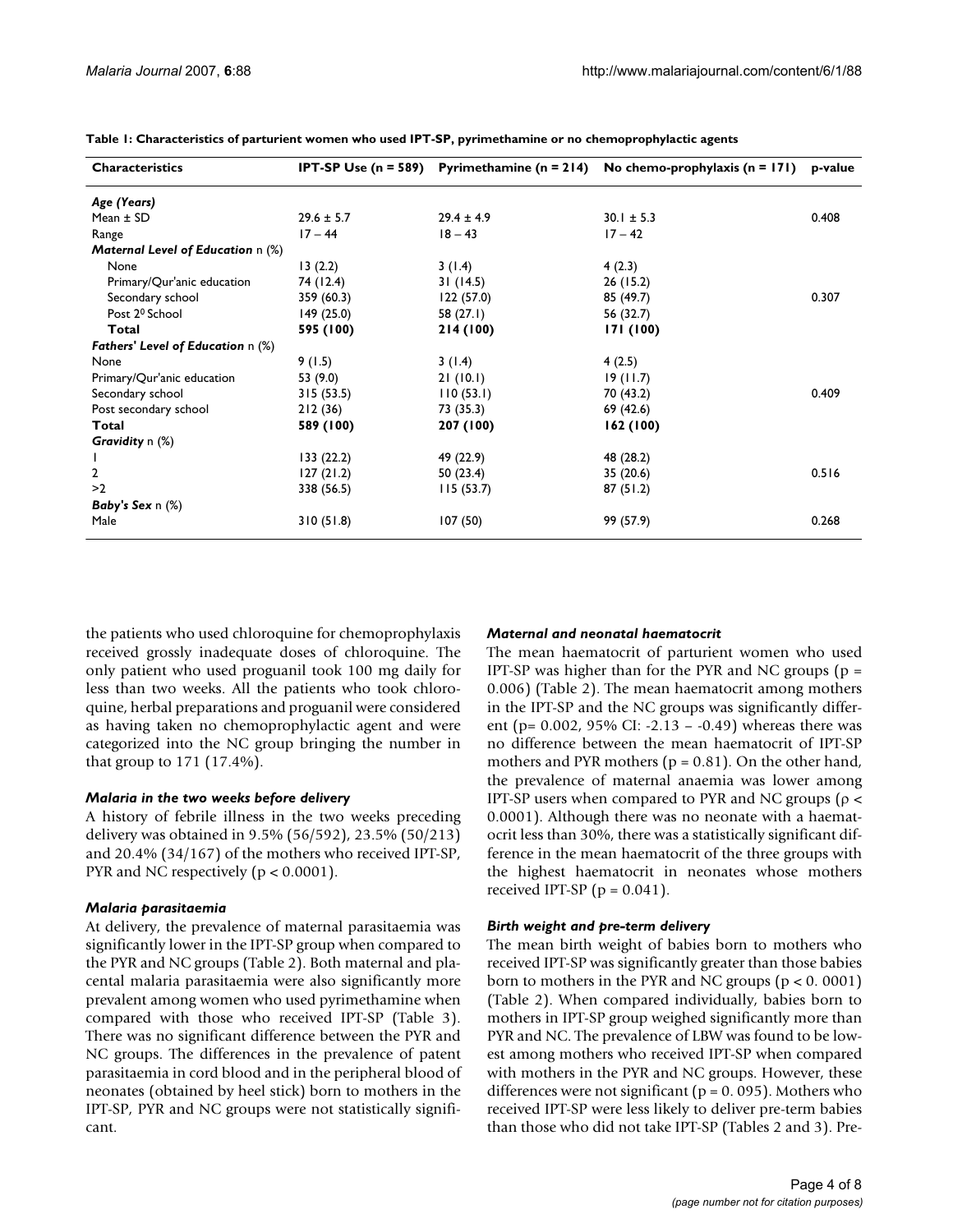| <b>Outcome measure</b>          | <b>IPT-SP</b>      | Pyrimethamine       | No Chemoprophylaxis | P value  |
|---------------------------------|--------------------|---------------------|---------------------|----------|
|                                 | $N = 598$          | $N = 214$           | $N = 171$           |          |
|                                 | n (%)              | n (%)               | n (%)               |          |
| Maternal parasitemia            | 62 (10.4%)         | 34 (15.9)           | 29 (17.0)           | 0.021    |
| Placental parasitemia           | 63 (10.5%)         | 36 (16.8)           | 29 (17.0)           | 0.015    |
| Cord parasitemia                | 16(2.7%)           | 9(4.2)              | 9(5.3)              | 0.210    |
| Neonatal parasitemia            | 4(0.7%)            | 3(1.4)              | 1(0.6)              | 0.553    |
| <b>Maternal haematocrit (%)</b> |                    |                     |                     |          |
| Mean $\pm$ SD                   | $36.48 \pm 4.55$   | $36.39 \pm 4.7$     | $35.17 \pm 5.58$    | 0.006    |
| Range                           | $18 - 45$          | $20 - 45$           | $17 - 45$           |          |
| Maternal angemia                |                    |                     |                     |          |
| (Haematocrit <30%)              | 33/579 (5.7%)      | 19(8.9)             | 26(15.4)            | < 0.0001 |
| Pre-term delivery               |                    |                     |                     |          |
| (Gestational age <37 weeks)     | 63 (10.5%)         | 41 (19.2)           | 43 (25.3)           | < 0.0001 |
| Neonatal birth weight(gm)       |                    |                     |                     |          |
| Mean $\pm$ SD                   | $3204.3 \pm 487.2$ | $3075.7 \pm 513.24$ | $3074.7 \pm 505.9$  | < 0.0001 |
| Range                           | $1500 - 4700$      | $1300 - 4500$       | $1400 - 4500$       |          |
| Low birth weight $(\%)$         | 31/595(5.2)        | 17(7.9)             | 16(9.4)             | 0.095    |
| <b>Neonatal haematocrit (%)</b> |                    |                     |                     |          |
| Mean $\pm$ SD                   | $58.2 \pm 7.8$     | $57.1 \pm 7.66$     | $56.8 \pm 8.0$      | 0.041    |
| Range                           | $35 - 79$          | $34 - 75$           | $31 - 75$           |          |
| <b>Placental weight (gm)</b>    |                    |                     |                     |          |
| Mean $605.54 \pm SD$            | $605.5 \pm 113.6$  | $607.7 \pm 131.9$   | $588.9 \pm 136.$    | 0.253    |
|                                 |                    |                     |                     |          |

**Table 2: Effects of IPT-SP, pyrimethamine or no chemoprophylactic agent on malaria parasitaemia and pregnancy outcomes in parturient women in southwestern Nigeria**

term delivery occurred in 10.5%, 19.2% and 25.3% of mothers in IPT-SP, PYR and NC groups respectively ( $p <$ 0. 0001). The differences in the prevalence of preterm delivery among IPT-SP when compared specifically to pyrimethamine or NC groups were both statistically significant (Table 3).

#### *Safety evaluation*

SP was well tolerated. There was no incidence of pruritus, fixed drug eruptions or allergic reactions attributable to any of the chemoprophylactic agents and IPT-SP used by any of the mothers. Five mothers reported episodes of dizziness within 30 minutes of taking SP. Dizziness in all cases terminated within a few hours without any specific treatment. There were no congenital malformations or deaths (maternal or neonatal) among the study participants.

#### **Discussion**

Pregnancy-associated *P. falciparum* malaria is well recognized as an important cause of morbidity leading to maternal anaemia and LBW in the neonate [5-7,21]. The WHO currently recommends that each pregnant woman should receive at least two doses of IPT after quickening [5]. This recommendation is based on reports of beneficial effects of IPT-SP in preventing maternal and placental malaria and in improving pregnancy outcome in studies carried out in East Africa [13,14,16,17]. The findings of this study show that IPT-SP is effective in reducing the prevalence of maternal and placental malaria parasitaemia among parturient women in the urban city of Ibadan in southwestern Nigeria, an area hyperendemic for malaria. These findings are consistent with other reports in East and southern African countries [13,14,16,17] which all found IPT-SP protective against maternal and placental malaria. The results of this study are also in agreement with a report from Mali in West Africa which

**Table 3: Risk of malaria parasitaemia and pregnancy outcomes among parturient women who received IPT-SP, pyrimethamine or no chemoprophylaxis in Ibadan, Nigeria**

| <b>Parameter</b>                   | <b>IPT-SP</b> vs Pyrimethamine |               |         | <b>IPT-SP vs No Chemoprophylaxis</b> |               |          |
|------------------------------------|--------------------------------|---------------|---------|--------------------------------------|---------------|----------|
|                                    | OR                             | 95% CI        | p-value | <b>OR</b>                            | 95% CI        | p-value  |
| Maternal parasitaemia              | 0.612                          | $0.39 - 0.96$ | 0.036   | 0.57                                 | 0.35 9 091    | 0.019    |
| Placental parasitaemia             | 0.582                          | $0.37 - 0.91$ | 0.02    | 0.577                                | $0.36 - 0.93$ | 0.022    |
| Maternal anemia (Haematocrit <30%) | 1.62                           | $0.91 - 2.92$ | 0.11    | 3.008                                | $1.74 - 5.19$ | < 0.0001 |
| Pre-term delivery (GA <37 weeks)   | 2.03                           | $1.31 - 3.31$ | 0.002   | 2.88                                 | $1.84 - 4.35$ | < 0.0001 |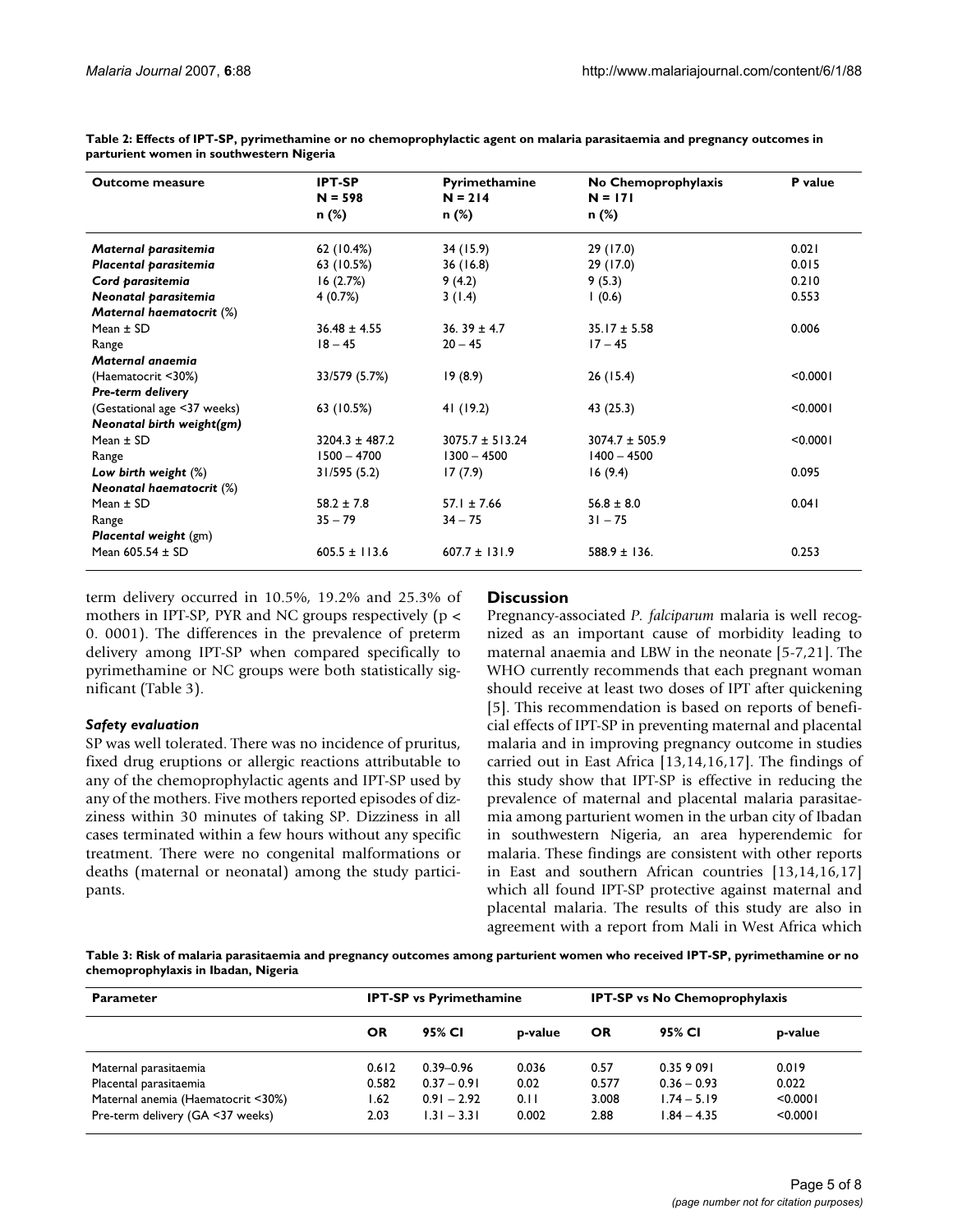showed a protective effect of IPT-SP on the prevalence of maternal and placental malaria [22]. All of the aforementioned studies in other parts of Africa were randomized, controlled trials, whereas this study used an observational prospective design. Despite this major limitation, IPT-SP was highly effective in reducing maternal and newborn complications of malaria in pregnancy.

Challis et al [17] working in Mozambique reported a consistent reduction in the prevalence of malaria throughout pregnancy among mothers and also in the prevalence of placental malaria at parturition similar to the findings of the present study. Unlike the observation on maternal and placental malaria, the use or non-use of IPT-SP did not affect the prevalence of cord or neonatal malaria. Rogerson et al (2000) had earlier reported similar findings from Malawi. The incidence of cord and neonatal malaria was low with a cord parasite rate of 3.5% and congenital malaria rate of 0.8% in the study being reported here. In contrast to these findings, Challis et al [17] in their report noted a significant reduction in the incidence of congenital malaria among the neonates whose mothers used IPT-SP compared with placebo. Unlike the report of Challis et al there was no difference in the incidence of congenital malaria among babies born to mothers who received IPT-SP, PYR and NC. This may be due to the already low incidence of congenital malaria in the current study.

The differences in the prevalence of maternal and placental malaria among IPT-SP users and non-users occurred despite the fact that the vast majority of parturient women used one anti-vector measure or another. The pattern of anti-vector use was similar in both groups to a large extent. Although ITNs have been shown to be effective in the control of malaria in pregnant women [23,24], its use among pregnant women in the study area was very low (1.1%). The women who used no chemoprophylactic agent through out pregnancy consisted largely of patients who did not receive antenatal care at the study hospital and those who booked very late during the index pregnancy. Patients who used chloroquine, herbs, and proguanil were grouped into the same group as those who used no chemoprophylaxis because of poor compliance with these prophylactic agents. Resistance to chloroquine is also well established in the study area and many parts of sub-Saharan Africa [5,12,22]. The results of this study, which showed significant differences between IPT-SP and pyrimethamine users, provides further confirmation of the earlier reported compromised efficacy of pyrimethamine in preventing malaria in pregnancy [11]. The use of IPT-SP is clearly superior to pyrimethamine in protecting pregnant women from peripheral and placental parasitaemia, maternal anaemia and their neonates from LBW.

Judging from the marked reduction in the incidence of clinically diagnosed malaria in the two weeks preceding delivery in our study, IPT-SP use significantly reduced episodes of febrile illnesses suspected to be malaria during the last two weeks of pregnancy compared to mothers who used pyrimethamine or no chemoprophylaxis. Although it would have been useful to evaluate the timing of the last dose of IPT-SP prior to delivery, these data were not captured in the database of the study reported here.

### *Effect of IPT-SP on LBW*

LBW and prematurity are the greatest risk factors for neonatal mortality and a major contribution to infant mortality [7,9]. In this study, babies born to mothers who received IPT-SP on the average weighed more than babies born to those who used pyrimethamine and no chemoprophylactic agent respectively. There was also a trend towards a lower prevalence of LBW in the IPT-SP group. In addition, the prevalence of preterm delivery was also significantly lower among IPT-SP users when compared with those who took pyrimethamine.

### *Effect of IPT-SP use on prevalence of maternal and neonatal anaemia*

Anaemia is a well recognized consequence of malaria. Although maternal anaemia is multifactorial, malaria is known to contribute significantly to its occurrence in pregnancy. The prevalence of anaemia was least among parturient women who received IPT-SP during pregnancy when compared with the PYR and NC groups. Anaemia was earlier reported by workers in the same environment to have a negative impact on pregnancy outcome with still births occurring more often in anemic mothers [25]. Aimaku and Olayemi [25] also found that the birth weight and Apgar scores were significantly higher with increasing maternal haematocrit. The beneficial effect of IPT-SP on reduction of the prevalence of maternal anaemia is a welcomed finding which would lead to improved favorable pregnancy outcomes. The findings of this study are similar to another report from West Africa where IPT-SP was found to be protective against maternal anaemia, placental parasitaemia and LBW [22]. Unlike the Mali study however, the prevalence of maternal and placental malaria was much lower in our study. A prevalence of maternal and placental parasitaemia of 10.4% and 10.5% was recorded among IPT-SP users in our study compared to 21.8% and 24.5% in Mali. The Mali study was carried out in semi rural towns of Baudigana and Koro while the current study being reported was carried out in the urban city of Ibadan. Malaria transmission is more intense in rural than urban areas [26]. In addition, malaria transmission is perennial in Ibadan while it is seasonal in Bandiagana and Koro which might translate to lower acquired immunity among Malian women. Although the presence of malaria parasites in the placenta is a useful marker of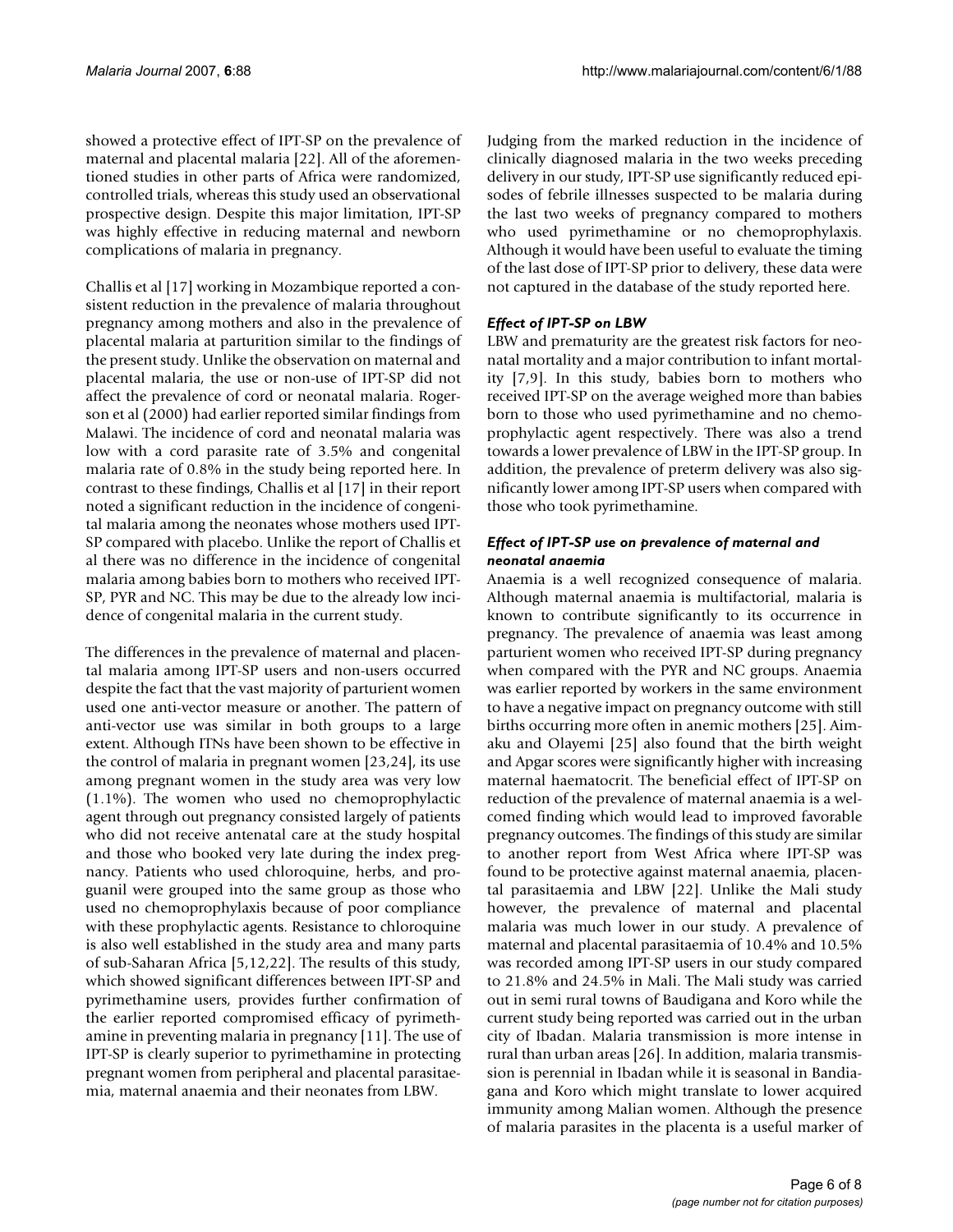the protective effect of malaria preventive measures in pregnancy, these findings are another reminder that measurement of impact indicators gives the best picture of efficacy and effectiveness. No baby in the study had a haematocrit below 31% and there was no significant difference between the mean haematocrit of babies born to mothers who received IPT-SP, pyrimethamine or the entire population of non IPT-SP users

#### *Safety and efficacy issues*

Adverse events reported by study participants on IPT-SP and other chemoprophylactic agents were mild and did not necessitate any treatment. This is similar to the findings of previous workers [16,17,22]. Serious life-threatening allergic reactions to SP have also been reported to be relatively rare [27]. Concomitant administration of high dose folate supplementation (5 mg daily) as was done in St Mary's Hospital Eleta, the study site, was recently reported to compromise the efficacy of SP in a well designed clinical trial in Kenya [28]. It may be important to avoid high dose in favour of low dose (0.4 mg daily) folate supplementation in pregnant women receiving IPT-SP pending further elucidation of this drug-drug interaction.

#### **Conclusion**

IPT-SP is highly effective in preventing maternal and placental malaria among parturient women in Ibadan, southwestern Nigeria as well as in improving pregnancy outcomes, including a lower prevalence of pre-term deliveries, bigger babies and lower prevalence of maternal anaemia. This study has once again confirmed the lack of efficacy of pyrimethamine for the prevention of maternal and placental malaria in pregnant Nigerian women [11]. The National Malaria Control Division of the Federal Ministry of Health recently adopted the policy of IPT-SP as part of the malaria control strategy in Nigeria [29]. The implementation of the recently adopted IPT-SP strategy if pursued with vigour holds great promise in reducing the burden of malaria in pregnancy in the country especially if combined with widespread use of insecticide-treated bed net among pregnant women.

#### **Authors' contributions**

- Conception of the study and study design: CF, OM, DH
- Conduct of the study: CF, BY, FF, OM, DH
- Analysis of the data: BY
- Interpretation of the data: CF, BY, FF, DH, LS
- Drafting and critical review of the paper: CF, BY, FF, OM, DH, LS

• Read and approved final version of the paper: CF, BY, FF, OM, DH, LS

#### **Acknowledgements**

We would like to express our gratitude to the mothers and neonates who participated in this study. We thank the authorities of St. Mary's Catholic Hospital, Eleta, Ibadan, Nigeria and staff of the labour ward and neonatal unit in which this study was conducted. Our special gratitude goes to our research staff. This work was supported by a Cooperative Agreement between Boston University and the Office of Health and Nutrition of the United States Agency for International Development. The opinions expressed herein are those of the authors and do not necessarily reflect the views of USAID. The funding agencies did not influence the conduct or outcomes of the analysis or exercise any editorial control over this paper. We are indebted to Professors Jonathan Simon, Allan Hill, and Bill Brieger, Dr. Michael Callahan and Dr. William MacLeod for their invaluable contributions. We are also grateful to CG Go, Stalin Ewoigbokhan and Christine Ayash for their administrative input to the execution of the studies.

#### **References**

- 1. Bray RS, Anderson MJ: **[Falciparum malaria and pregnancy.](http://www.ncbi.nlm.nih.gov/entrez/query.fcgi?cmd=Retrieve&db=PubMed&dopt=Abstract&list_uids=400205)** *Trans R Soc Trop Med Hyg* 1979, **73:**427-431.
- 2. Brabin BJ: **[An analysis of malaria in pregnancy in Africa.](http://www.ncbi.nlm.nih.gov/entrez/query.fcgi?cmd=Retrieve&db=PubMed&dopt=Abstract&list_uids=6370484)** *Bull World Health Organ* 1983, **61:**1005-1016.
- 3. Cot M, Abel L, Roisin A, Barro D, Yada A, Carnevale P, Feingold J: **[Risk factors of malaria infection during pregnancy in Burkina](http://www.ncbi.nlm.nih.gov/entrez/query.fcgi?cmd=Retrieve&db=PubMed&dopt=Abstract&list_uids=8470773) [Faso: Suggestion of a genetic influence.](http://www.ncbi.nlm.nih.gov/entrez/query.fcgi?cmd=Retrieve&db=PubMed&dopt=Abstract&list_uids=8470773)** *Am J Trop Med Hyg* 1993, **48:**358-364.
- 4. Akanbi OM, Odaibo AB, Afolabi KA, Ademowo OG: **[Effect of self](http://www.ncbi.nlm.nih.gov/entrez/query.fcgi?cmd=Retrieve&db=PubMed&dopt=Abstract&list_uids=15608474)[medication with antimalarial drugs on malaria infection in](http://www.ncbi.nlm.nih.gov/entrez/query.fcgi?cmd=Retrieve&db=PubMed&dopt=Abstract&list_uids=15608474) [pregnant women in South-Western Nigeria.](http://www.ncbi.nlm.nih.gov/entrez/query.fcgi?cmd=Retrieve&db=PubMed&dopt=Abstract&list_uids=15608474)** *Med Princ Pract* 2005, **14:**6-9.
- 5. WHO: **A Strategic framework for malaria prevention and control during pregnancy in the African region.** *Volume 01*. Brazzaville: WHO Regional Office for Africa; 2004.
- 6. Guyatt LH, Snow RW: **The epidemiology and burden of** *Plasmodium falciparum***[-related anemia among pregnant women in](http://www.ncbi.nlm.nih.gov/entrez/query.fcgi?cmd=Retrieve&db=PubMed&dopt=Abstract&list_uids=11425176) [sub-Saharan Africa.](http://www.ncbi.nlm.nih.gov/entrez/query.fcgi?cmd=Retrieve&db=PubMed&dopt=Abstract&list_uids=11425176)** *Am J Trop Med Hyg* 2001, **64:**36-44.
- 7. Kassam SN, Nesbitt S, Hunt LP, Oster N, Soothhill P, Sergi C: **Pregnancy outcomes in women with or without malaria.** *Int J Obs Gynecol* 2006, **93:**225-232.
- 8. Williams N: **[Malaria hideout found in new mothers.](http://www.ncbi.nlm.nih.gov/entrez/query.fcgi?cmd=Retrieve&db=PubMed&dopt=Abstract&list_uids=8633226)** *Science* 1996, **272:**1416-1417.
- 9. van Geertruyden JP, Thomas F, Erhart A, D'Alessandro U: **The contribution of malaria in pregnancy to perinatal mortality.** *Am J Trop Med Hyg* 2004, **71(Suppl 2):**35-40.
- 10. WHO: **WHO Expert committee on malaria. Eighteenth report. Geneva.** *World Health Organization, WHO technical report series* 1986.
- 11. Nahlen BL, Alakija T, Ogunbode O, Adetoro O, Akintunde A, Nguyen-Dinh P, Edungbola LD, Breman JG: **Lack of pyrimethamine prophylaxis in pregnant Nigerian women.** *Lancet* 1989, **8667:**830-834.
- 12. Sirima SB, Sawadogo R, Moran AC, Konate A, Diarra A, Yameogo M, Parise ME, Newman RD: **Failure of a chloroquine chemoprophylaxis program to adequately prevent malaria during pregnancy in Koupela District, Burkina Faso.** *Clinic Infect Dis* 2003, **36:**1374-1382.
- 13. Rogerson SJ, Chaluluka E, Kanjala M, Mkundika P, Mhango C, Molyneux ME: **[Intermittent sulphadoxine-pyrimethamine in](http://www.ncbi.nlm.nih.gov/entrez/query.fcgi?cmd=Retrieve&db=PubMed&dopt=Abstract&list_uids=11132387) pregnancy: effectiveness against malaria morbidity in Blan-<br>
<b>tyre, Malawi in 1997-99.** Trans R Soc Trop Med Hyg 2000, **[tyre, Malawi in 1997–99.](http://www.ncbi.nlm.nih.gov/entrez/query.fcgi?cmd=Retrieve&db=PubMed&dopt=Abstract&list_uids=11132387)** *Trans R Soc Trop Med Hyg* 2000, **94:**549-553.
- 14. Parise EM, Ayisi GJ, Nahlen LB, Schultz JL, Roberts MJ, Misore A, Muga R, Oloo JA, Steketee WR: **[Efficacy of sulphadoxine](http://www.ncbi.nlm.nih.gov/entrez/query.fcgi?cmd=Retrieve&db=PubMed&dopt=Abstract&list_uids=9840604)[pyrimethamine for prevention of placental malaria in an](http://www.ncbi.nlm.nih.gov/entrez/query.fcgi?cmd=Retrieve&db=PubMed&dopt=Abstract&list_uids=9840604) area of Kenya with a high prevalence of malaria and human [immunodeficiency virus infection.](http://www.ncbi.nlm.nih.gov/entrez/query.fcgi?cmd=Retrieve&db=PubMed&dopt=Abstract&list_uids=9840604)** *Am J Trop Med Hyg* 1998, **59:**813-822.
- 15. Shulman CE, Dorman EK, Cutts F, Kawuondo K, Bulmer JN, Peshu N, Marsh K: **[Intermittent sulphadoxine-pyrimethamine to pre](http://www.ncbi.nlm.nih.gov/entrez/query.fcgi?cmd=Retrieve&db=PubMed&dopt=Abstract&list_uids=10030329)-**